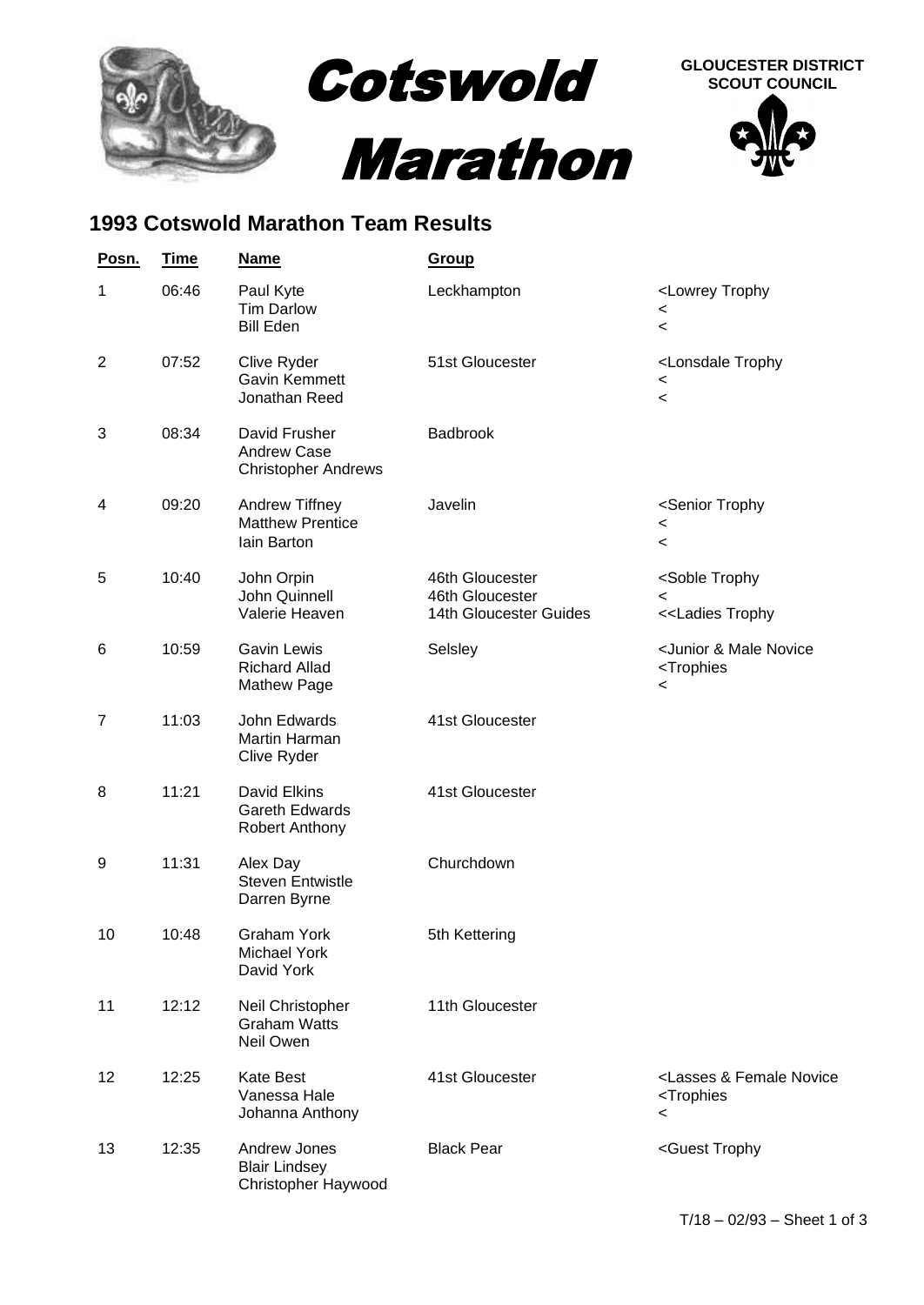| 14 | 12:40 | David Wraight<br>Paul Wrightson<br>Lilian Smithson                    | 38th Strood                       |
|----|-------|-----------------------------------------------------------------------|-----------------------------------|
| 15 | 12:42 | Ralph Mason<br>Nikki Hall<br>Adam Redding                             | 38th Strood                       |
| 16 | 12:43 | Lee Harris<br>Keiran Lester<br><b>Christopher Brooks</b>              | 38th Strood                       |
| 17 | 12:54 | <b>Steve Adcock</b><br><b>Graham Glennie</b><br><b>Andrew Hinsley</b> | <b>UNI Scout &amp; Guide Club</b> |
| 18 | 12:59 | <b>Vicky Stevens</b><br><b>Mark Harris</b><br>Ray Workman             | Churchdown                        |
| 19 | 13:57 | Humphrey Haynes<br><b>Stephen Hawkins</b><br>Darryll Daniell          | 1st Whitstable                    |
| 20 | 14:10 | <b>Heather Plant</b><br><b>Stephen Plant</b><br>Keith Macgregor       | 11th Gloucester                   |
| 21 | 14:26 | Paula Redpath<br><b>Edward Pyrke</b><br>David Thorpe                  | 2nd Kenton                        |
| 22 | 14:39 | John Carwardine<br>Niel Coleman<br>Adrian Day                         | <b>Black Pear</b>                 |
| 23 | 15:29 | Jenny Odell<br>Nicola Godley<br>Carolyn Greensweig                    | <b>Beaufort</b>                   |
| 24 | 15:44 | Andrew Billingham<br>Chris Bone<br>Dave Bessant                       | <b>Worcester Fellowship</b>       |
| 25 | 15:53 | Tom Hopkins<br>John Dring<br>Owen Herbert                             | Yeo Trogloxene                    |
| 26 | 16:46 | <b>Christopher Paine</b><br>Mark Bottomley<br><b>Kirsty Parsons</b>   | Fairford                          |